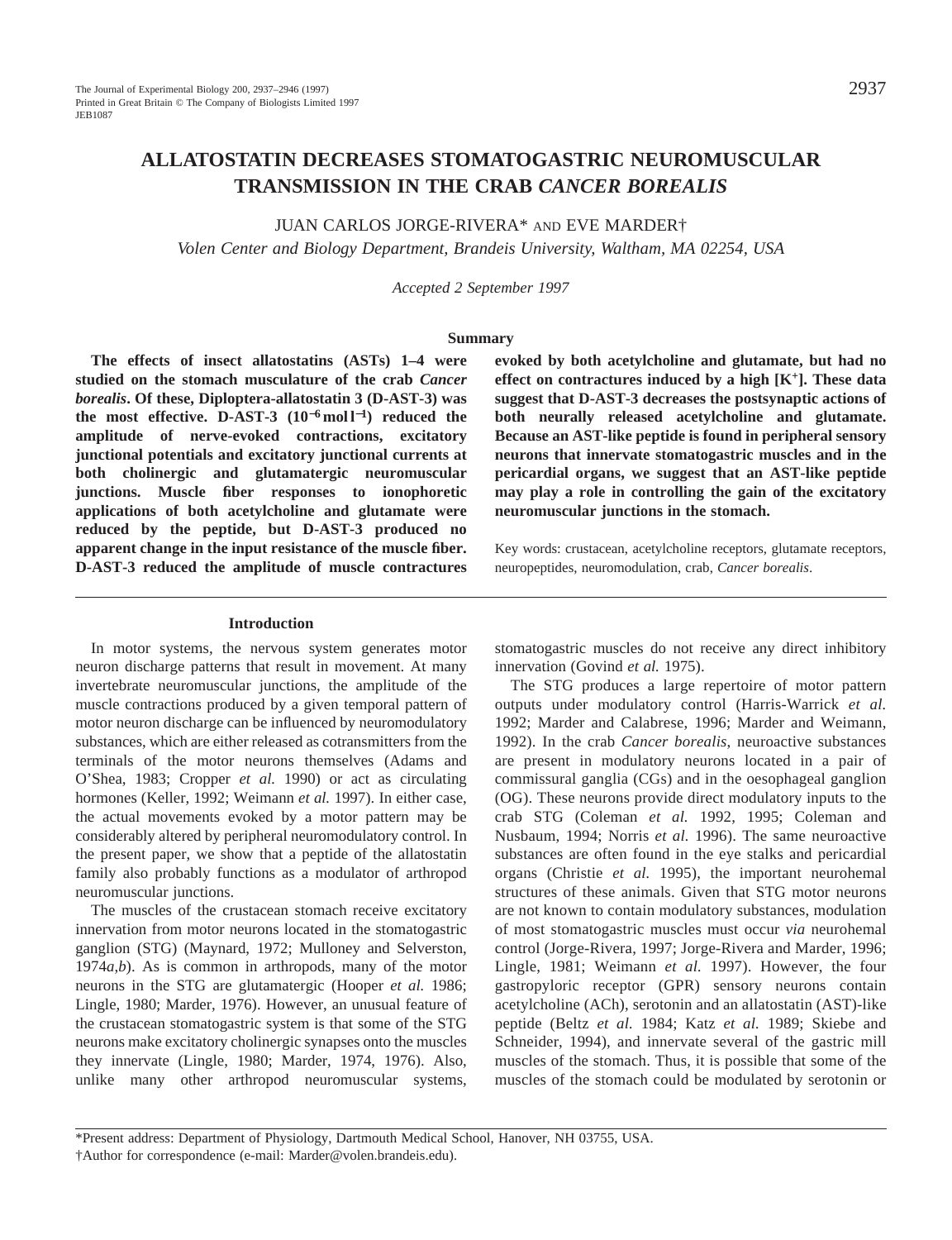# 2938 J. C. JORGE-RIVERA AND E. MARDER

AST-like peptides if these are liberated by the sensory neuron terminals on the surface of the muscles.

A number of modulatory substances increase the amplitude of stomatogastric muscle contractions in response to motor neuron discharge (Jorge-Rivera and Marder, 1996; Lingle, 1981; Meyrand and Marder, 1991; Meyrand and Moulins, 1986; Weimann *et al.* 1997), but to date none has been reported to decrease the gain of the movements evoked by stomatogastric ganglion motor patterns.

The allatostatins (ASTs) have been isolated from a number of insects: D-ASTs from the cockroach *Diploptera punctata* (Pratt *et al.* 1989, 1991; Woodhead *et al.* 1989), P-ASTs from the cockroach *Periplaneta americana* (Ding *et al.* 1995), M-ASTs from the moth *Manduca sexta* (Kramer *et al.* 1991) and C-ASTs from the blowfly *Calliphora vomitoria* (Duve *et al.* 1993). The cDNA and genomic DNA sequences of D-ASTs and P-ASTs show that there are 13 peptide members of the AST family in *D. punctata* and 14 members in *P. americana* (Ding *et al.* 1995; Donly *et al.* 1993). The ASTs inhibit juvenile hormone (JH) biosynthesis by the corpora allata in insects (Tobe and Stay, 1985). AST-like immunoreactivity has also been demonstrated in a number of insect species (Stay *et al.* 1992; Veelaert *et al.* 1995; Yoon and Stay, 1995).

The allatostatins are the only neuropeptides known to inhibit STG motor patterns (Marder *et al.* 1994; Skiebe and Schneider, 1994). In the crab, AST-like peptides are found in 12–19 cell bodies in each CG, two cell bodies in the OG, and in the stomatogastric nerve that carries the axons of many modulatory inputs to the STG (Skiebe and Schneider, 1994). In addition to the four GPR sensory neurons, other potential sources of ASTlike peptides include the pericardial organs and sinus glands (Christie *et al.* 1995; Marder *et al.* 1994; Skiebe and Schneider, 1994). Given the presence of AST-like peptides both in sensory neurons that innervate stomatogastric muscles and in neurohemal organs, we wanted to determine whether the ASTs have direct actions on the gain of motor-neuron-evoked movements in the stomatogastric musculature. In the present paper, we demonstrate that one member of the cockroach AST family, D-AST-3, is effective at decreasing the efficacy of the neuromuscular junctions in the crab stomatogastric nervous system.

#### **Materials and methods**

#### *Animals and solutions*

Experiments were performed on 175 male *Cancer borealis* Stimpson purchased from local fishermen in Boston, MA, USA, and held in aerated saltwater aquaria at 12 °C until used. Physiological saline had the following composition (in mmol l<sup>-1</sup>): NaCl, 440; KCl, 11.3; CaCl<sub>2</sub>, 13.3; MgCl<sub>2</sub>, 26.3; Trizma base, 11.0; maleic acid, 5.2, pH 7.4–7.6.

D-Allatostatins 1–4 were purchased from Bachem. Each peptide was dissolved in distilled water at 10−<sup>3</sup> or 10<sup>−</sup>2mol l−<sup>1</sup> and stored at −20 °C. Samples were diluted in saline to the desired concentration minutes before experiments. Salines containing high  $K^+$  concentrations, glutamate or ACh were freshly prepared prior to experiments. Glutamate, ACh and edrophonium chloride were purchased from Sigma. Chlorisondamine was a gift from the Ciba-Geigy Corporation.

### *Physiology*

Muscle names follow the standard stomatogastric system nomenclature (Maynard and Dando, 1974). Neuromuscular preparations were isolated from the foregut of the crab and pinned into 5 ml chambers. Preparations were superfused continuously with a gravity-fed system at 10–15 ml min−<sup>1</sup> unless indicated otherwise. Solutions were bath-applied by means of a switching port on the inflow of the superfusion system. Bath volume was approximately 3 ml. The saline temperature was held between 10–12 °C by means of a Peltier cooling system and was continuously monitored with a thermoelectric probe in the bath.

Innervating nerves were stimulated with trains of pulses through extracellular pin electrodes or suction electrodes. Recordings of excitatory junctional potentials (EJPs) were made using conventional intracellular microelectrodes with resistances of  $10-15 \text{ M}\Omega$  and filled with 2.5 mol l<sup>-1</sup> KCl. Excitatory junctional currents (EJCs) were measured using the two-electrode voltage-clamp technique (TEVC, Axoclamp 2A). The resistance of the electrodes was typically  $8 \text{M}\Omega$ . The distance between the electrodes was less than  $50 \mu m$ . The diameter of clamped fibers was typically 150 µm. A grounded shield was placed between the electrodes to reduce the capacitative coupling between the two electrodes. The Axoclamp was used with a gain of 90–100.

Glutamate and ACh responses in muscle were obtained using ionophoretic electrodes filled with 1 mol l−<sup>1</sup> glutamate or 1 mol l−<sup>1</sup> ACh. Pulse durations ranged from 200 ms to 1 s, and ionophoretic current ranged between 200 and 800 nA (positive current pulses were used for ACh, and negative pulses were used for glutamate). Reliable responses were typically found near small branches of the motor nerve. Ionophoretic responses were considered stable if the peak amplitude and time course of the depolarization varied by less than 10 % for several pulses. The effects of D-AST-3 were studied after the duration of the pulse and the amount of current injection had been adjusted to evoke 75 % of the maximal response to ensure that saturation did not occur. ACh- and glutamate-evoked currents were recorded using TEVC with the ionophoretic electrode positioned within 100  $\mu$ m of the recording and current-passing electrodes.

Muscle contraction recordings were obtained by attaching the muscle to a modified movement transducer (FT03, Grass Instruments). One of the muscle insertions was pinned down in the dish and the other end was attached to a 15.2 cm thread connected to the transducer at an angle of  $45^\circ$ . In this configuration, stimulation of the motor nerve produced muscle shortening. To obtain ACh- and glutamate-mediated contractures, the muscle was superfused at a rate of 15 ml min−<sup>1</sup> at a given agonist concentration. After maximal contracture for a given concentration had been obtained, the preparation was returned to control saline. There was a 15 min interval between each agonist application.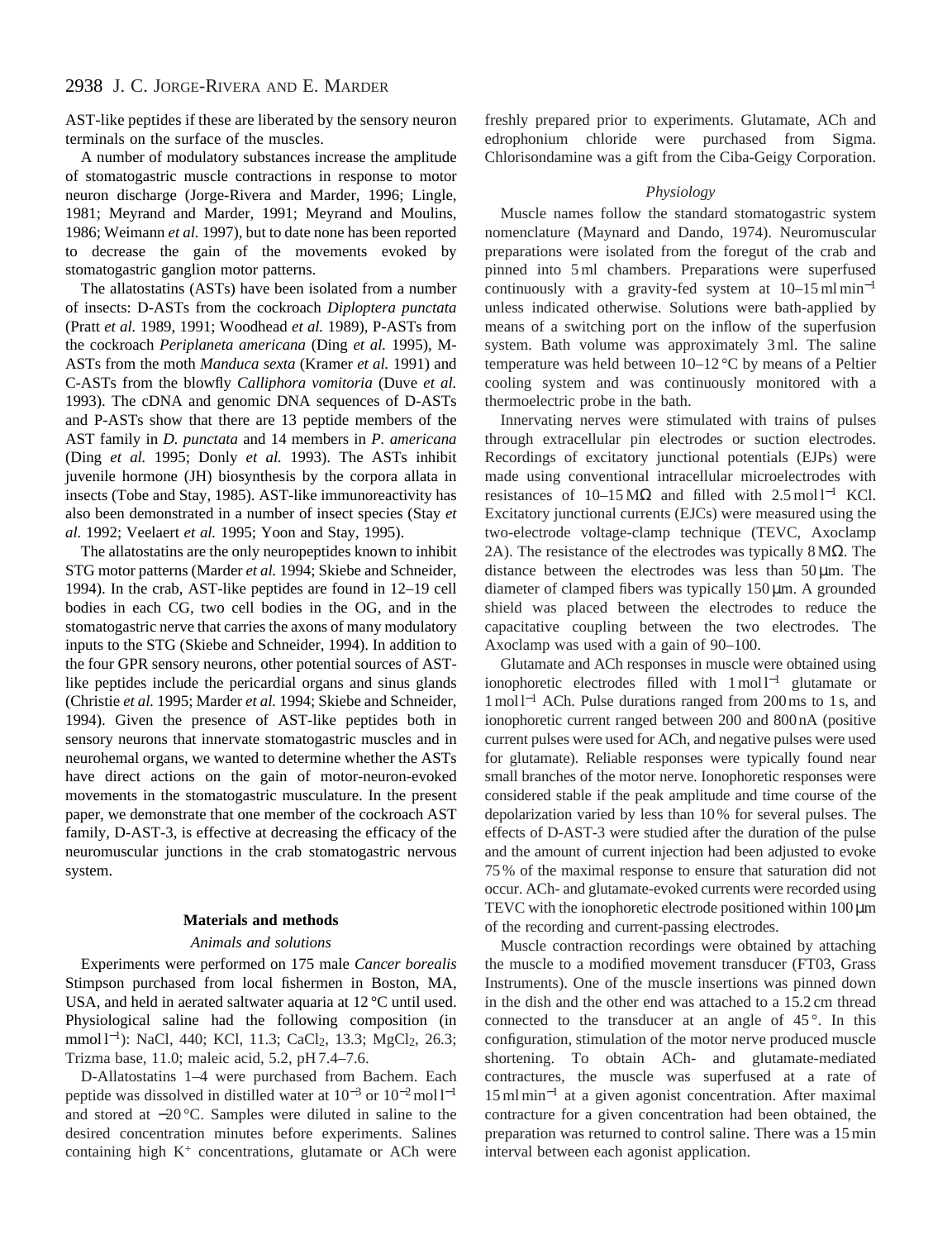## *Neuromuscular effects of allatostatin* 2939

### **Results**

The stomach of the crab is moved by a large number of striated muscles (Fig. 1). The intrinsic muscles insert on two ossicles of the stomach and contract to move these ossicles together. The extrinsic muscles connect one insertion on the surface of the stomach to another on the hypodermis and suspend the stomach in the body cavity. All of the extrinsic muscles are innervated by cholinergic motor neurons, whereas most of the intrinsic muscles are innervated by glutamatergic motor neurons (Hooper *et al.* 1986; Lingle, 1980; Marder, 1974, 1976; Weimann *et al.* 1991). The muscles and their transmitters used in the present paper are listed in Table 1. The original nomenclature (Maynard and Dando, 1974) used the designation 'gm' for the muscles that move the teeth of the gastric mill, the designation 'p' for the muscles of the pyloric chamber, and the designation 'cpv' for the muscles of the cardiopyloric valve.

### *D-AST-3 decreases the amplitude of nerve-evoked contractions*

We wanted to determine whether any of the allatostatin peptides alter the amplitude of nerve-evoked muscle contractions in the stomatogastric nervous system. Fig. 2A shows the effect of four cockroach allatostatin peptides (D-ASTs 1–4) on nerve-evoked gm1 and gm4 contractions. The gm1 muscle is innervated by the cholinergic gastric mill (GM)

Table 1. *Types of transmitter present in motor neurons innervating specific muscles stomach*

| Muscle          | Motor neuron                             | Transmitter     |
|-----------------|------------------------------------------|-----------------|
| gm1             | Gastric mill, GM                         | Acetylcholine   |
| gm2             | Gastric mill, GM                         | Acetylcholine   |
| gm4             | Dorsal gastric, DG                       | Glutamate (also |
|                 |                                          | acetylcholine   |
|                 |                                          | extrajunctional |
|                 |                                          | receptors)      |
| gm6             | Lateral gastric, LG                      | Glutamate       |
| gm <sub>8</sub> | Lateral gastric/medial<br>gastric, LG/MG | Glutamate       |
| cpv4,6          | Lateral pyloric, LP                      | Glutamate       |
| p8              | Pyloric, PY                              | Glutamate       |
|                 |                                          |                 |

From Hooper *et al.* (1986); Lingle (1980).

gm, gastric muscle; cpv, cardiopyloric muscle; p, pyloric muscle.

neurons, whereas the gm4 muscle is innervated by the glutamatergic dorsal gastric (DG) motor neuron. D-AST-1, -2 and -4 ( $10^{-6}$ mol l<sup>-1</sup>) produced a relatively small reduction in peak nerve-evoked contraction, but D-AST-3 had a much greater effect. All four peptides were applied to the same preparations in numerical order. Fig. 2B shows that 10<sup>−</sup>6mol l−<sup>1</sup> D-AST-3 reduced the amplitude of the gm1 contractions by more than 50 % and of the gm4 contractions

Fig. 1. Stomatogastric musculature. The stomatogastric muscles lie in the external surface of the crustacean stomach. Individual neuromuscular preparations are isolated for physiological experiments after the stomach has been split along the ventral midline and laid flat. Here, only the left side is shown. Posterior is down, and medial is to the right. Gastric muscles (labeled gm) lie in the anterior portion of the stomach. These muscles control the movements of a pair of lateral teeth and of a medial tooth located in the interior of the stomach. Pyloric muscles (labeled p) lie in the posterior portion of the stomach and control the movements of the pyloric chamber, which filters food and absorbs nutrients. Cardiopyloric muscles (labeled cpv) lie between the gastric and pyloric muscles and are involved in the movement of the cardiopyloric valve. Illustration from Weimann *et al.* (1991) with permission.

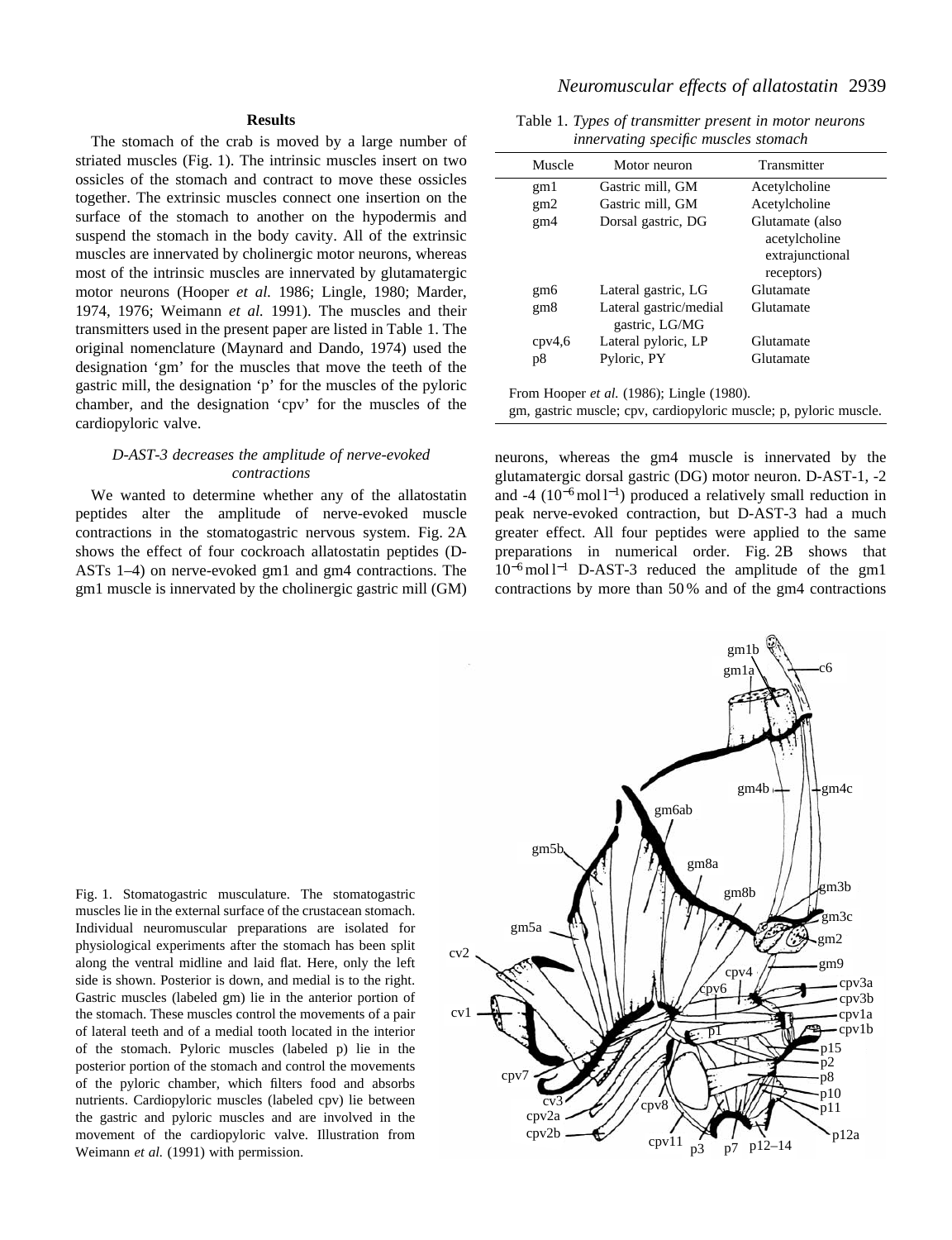

Fig. 2. Effect of 10<sup>−</sup>6mol l−<sup>1</sup> D-AST-1, -2, -3 and -4 on nerve-evoked contractions in gm1 and gm4. (A) The motor nerves were stimulated at 20 Hz for 1 s and muscle contraction was monitored with a movement transducer. Each peptide was bath-applied separately with a 15–20 min interval between applications. The contractions returned to control peak amplitude between each peptide application. (B) Histograms showing pooled data for each muscle. D-AST-3 reduced the peak amplitude of nerve-evoked gm1 and gm4 contractions more effectively than did D-AST-1, D-AST-2 and D-AST-4. Error bars are standard errors of the mean.

by more than 70 %. All of these data were taken from responses to single trains of stimuli.

Because D-AST-3 was the most effective of the allatostatins tested, all further studies were carried out with this peptide. We used nerve-evoked contractions to screen the effect of D-AST-3 in other stomatogastric muscles to determine whether the effects of D-AST-3 were specific to the first muscles tested. Fig. 3 shows the effect of bath application of 10<sup>−</sup>6mol l−<sup>1</sup> D-AST-3 on the gm2, gm8, cpv4,6 and p8 muscles. These muscles include two additional gm muscles, the cholinergic gm2 muscle and the glutamatergic gm8 muscle as well as one glutamatergic p muscle, p8, and the glutamatergic cpv4,6 muscles. Each muscle was stimulated with a spike train that approximately mimics the pattern of action potential discharge of its innervating motor neuron. Fig. 3 shows that D-AST-3 decreased the peak nerve-evoked contractions in all four muscles. Note that the percentage decrease in the contraction amplitude of the muscles activated with repetitive pyloricrhythm-timed stimuli (p8 and cpv4,6) was not constant, but that the difference between the control and D-AST-3 recordings decreased with successive stimuli. We did not study the effects of D-AST-3 on contractions evoked by more than four or five successive stimuli. In these cases, the amplitude of



Fig. 3. Effect of 10<sup>−</sup>6mol l−<sup>1</sup> D-AST-3 on nerve-evoked contractions. Gastric muscle contractions were obtained by stimulating the motor nerve in 'gastric time' (gm2, 20 Hz for 2 s; gm8, 15 Hz for 2 s), whereas p8 and cpv4,6 muscle contractions were obtained by stimulating the motor nerve in 'pyloric time' (15 Hz for 0.5 s every 1 s for p8 and 10 Hz for 0.5 s every 0.75 s for cpv4,6).

the contraction in response to the last stimulus was smaller than that of the control.

#### *D-AST-3 decreases the amplitude of nerve-evoked EJPs*

To determine whether the decrease in nerve-evoked contractions produced by D-AST-3 was associated with a decrease in the amplitude of nerve-evoked EJPs, we examined the effect of D-AST-3 on gm1, gm6 and gm8 EJPs. The EJP recordings seen in Fig. 4 show that these synapses display both considerable facilitation during the spike train and considerable summation of the postsynaptic potential. D-AST-3 decreased the final peak depolarization in all three muscles (paired *t*-test,  $P \le 0.01$ ). The histograms on the right of Fig. 4 show the pooled data for each muscle. Note that the amplitude of the first EJP decreases more in the presence of D-AST-3 than does the amplitude of the final membrane potential reached at the end of the train. However, the final peak depolarization is a combined result of the summation and of the unitary EJP amplitudes, and we therefore measured the amplitudes of the first and last EJPs in control saline and in the presence of D-AST-3. (The amplitude of the last EJP was measured by extrapolating the decay of the previous EJP to find the baseline membrane potential at the time of the last EJP, and then measuring the amplitude from that baseline.) If the facilitation index  $(F<sub>i</sub>)$  is defined as:  $F_i = EJP$  amplitude (last)/EJP amplitude (first) minus 1, we find that D-AST-3 produces an increase in *F*i from 2.7 to 6.9 (*P*<0.05) in the gm8 muscle, but only statistically insignificant changes in *F*i in the other muscles.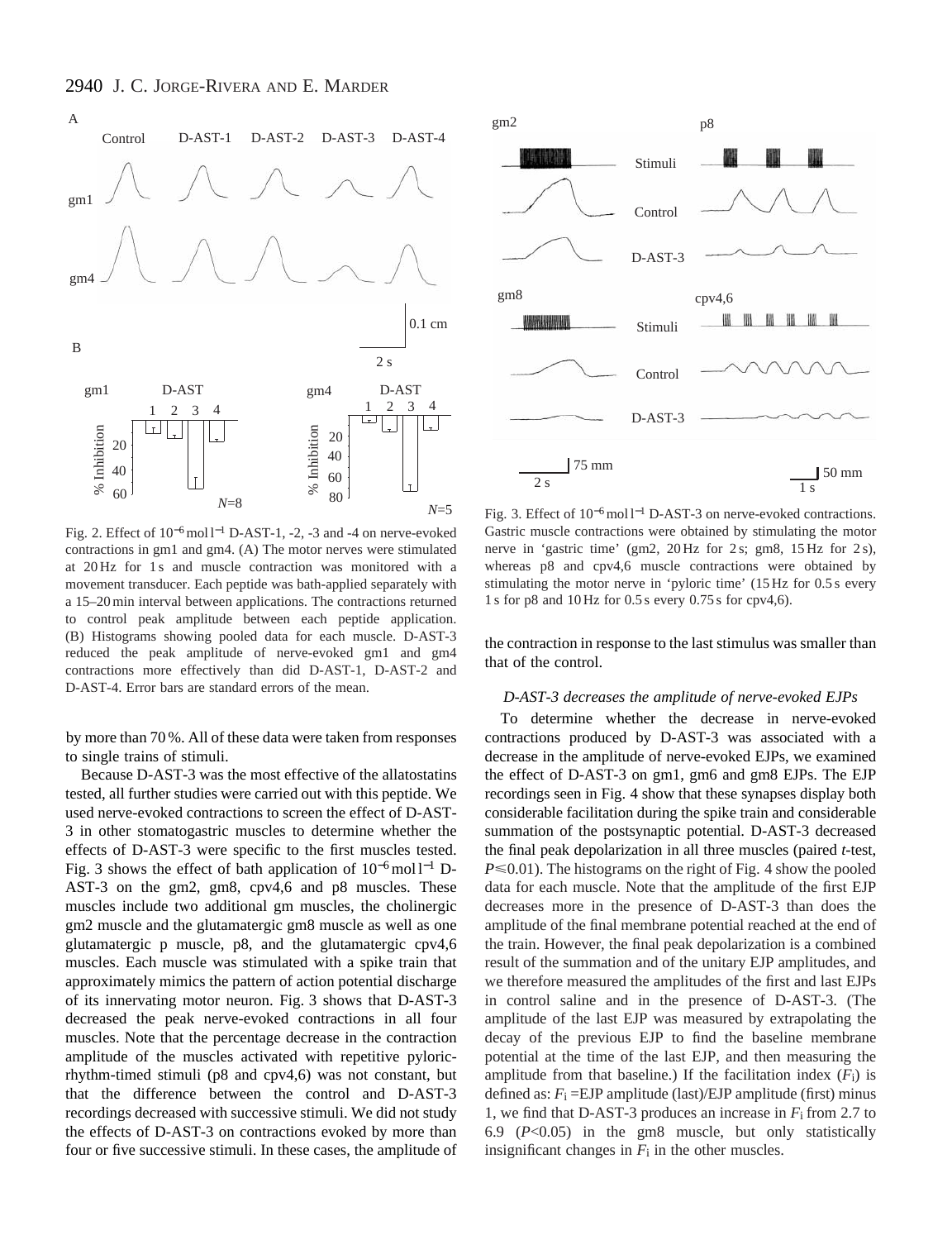



To measure the effect of D-AST-3 on the synaptic current, muscle fibers were voltage-clamped, and EJCs were evoked in control saline and in the presence of the peptide. Fig. 5 illustrates the results of one such experiment on the cholinergic EJCs in gm1*.* As was the case in the recordings of EJPs (Fig. 4), the reduction in the amplitude of the EJC was markedly larger for the first (smaller) EJC than for the last (larger) EJC in the train.

### *D-AST has no obvious effect on resting muscle fiber input impedance*

Current–voltage plots were constructed to determine whether D-AST-3 produced a direct effect on muscle fiber input impedance. Fig. 6 shows examples of current *versus* voltage plots for the gm1, gm4 and gm6 muscles measured with two microelectrodes in control saline and in saline containing  $10^{-6}$  mol l<sup>-1</sup> D-AST-3. In all cases, the input impedance of muscle fiber did not change over the range of membrane potentials tested. Pooled data show that the change in input impedance was less than 5 % (*N*=4 for each muscle; not shown). Unfortunately, we were unable to measure reliably any changes in input impedance at potentials considerably above the resting potential because depolarizing pulses produced fiber contraction that expelled the microelectrodes from the recording site. In three preparations, we tested fiber impedance at depolarized potentials in the presence of 20 mmol l<sup>-1</sup> Mn<sup>2+</sup> to decrease muscle contraction, and we did not detect a change in impedance in the presence of D-AST-3 (results not shown).

### *D-AST-3 reduces the amplitude of exogenous agonist-evoked muscle contractures*

The effects of D-AST-3 on nerve-evoked contractures and synaptic responses could be produced by effects on the

presynaptic release of neurotransmitter, the postsynaptic response to the transmitter, or both of these. To investigate these possibilities further, we wished to determine whether D-AST-3 reduced the amplitude of postsynaptic responses to exogenously applied ACh or glutamate. In a first set of experiments, we performed dose–response curves with agonists in the presence and absence of D-AST-3. Fig. 7A shows gm4 contractures evoked by bath application of glutamate at concentrations from  $3\times10^{-5}$  to  $10^{-3}$  mol l<sup>-1</sup>. As can be seen, D-AST-3 inhibits glutamatergic contractures at 5×10<sup>-5</sup> and 10<sup>-4</sup> mol l<sup>-1</sup> but not at 3×10<sup>-4</sup> or 10<sup>-3</sup> mol l<sup>-1</sup>. We took advantage of the fact that the gm4 muscle expresses extrajunctional cholinergic receptors in addition to its glutamatergic junctional receptors (Lingle, 1980) to compare the effects of D-AST-3 on cholinergic contractures in the same muscle. In these experiments, we bath-applied ACh from  $10^{-7}$ to  $5\times10^{-3}$  mol l<sup>-1</sup> in the presence of  $5\times10^{-5}$  mol l<sup>-1</sup> edrophonium chloride, an acetylcholinesterase inhibitor. As



Fig. 5. Effect of 10<sup>−</sup>5mol l−<sup>1</sup> D-AST-3 on nerve-evoked EJCs. A gm1 muscle fiber was voltage-clamped with two microelectrodes at resting potential. The motor nerve was stimulated at 8 Hz for 750 ms, and EJC recordings were obtained under control conditions and upon bathapplication of 10<sup>-5</sup> mol l<sup>-1</sup> D-AST-3 (shown superimposed).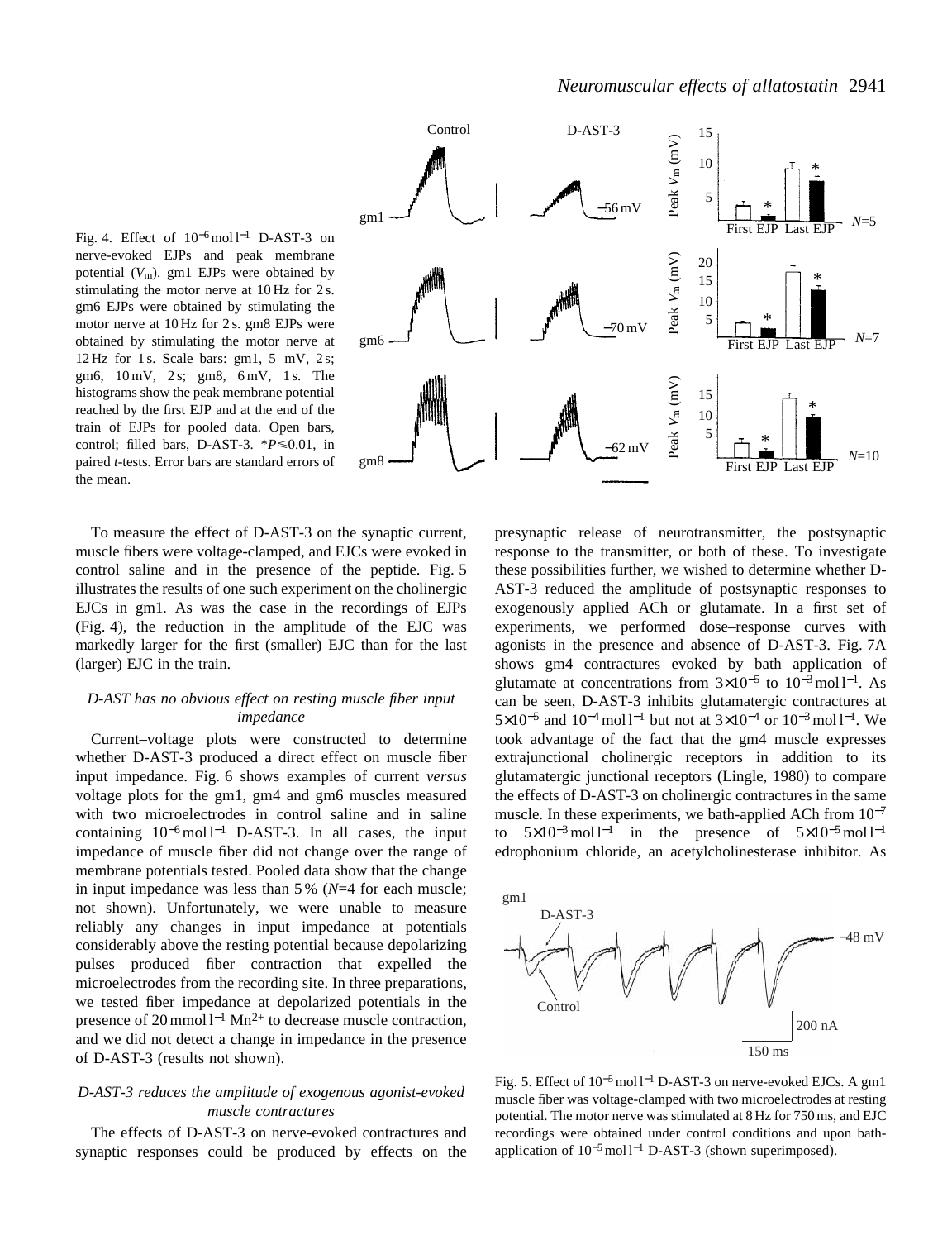# 2942 J. C. JORGE-RIVERA AND E. MARDER



Fig. 6. Effect of 10<sup>−</sup>6mol l−<sup>1</sup> D-AST-3 on muscle fiber impedance. (A) gm1, (B) gm4 and (C) gm6 muscle fibers were impaled with two microelectrodes. Input impedance was measured in current-clamp mode by injecting a family of hyperpolarizing 1 sec pulses every 5 sec into the muscle fibers under control conditions (filled circles). 10<sup>−</sup>6mol l−<sup>1</sup> D-AST-3 was bath-applied and hyperpolarizing pulses of the same amplitude were given (open circles). The resting potential (*V*m) of muscle fiber is indicated for each plot.

with glutamatergic contractures, 10<sup>−</sup>6mol l−<sup>1</sup> D-AST-3 decreased the amplitude of the cholinergic contractures (Fig. 7B). Note that, under control conditions,  $5\times10^{-3}$  mol l<sup>-1</sup> ACh produced slightly smaller contractures than 10<sup>-3</sup>mol l<sup>-1</sup> ACh (probably because of increased desensitization).

### *Dose-dependence of the effects of D-AST-3*

The pronounced effect of repeated stimulation on the effectiveness of the D-AST-3-induced decrease in the amplitude of EJPs and EJCs precluded their use to determine the dose-dependence of the actions of D-AST-3. We therefore used agonist-evoked contractures to obtain a rough estimate of the dose-dependence of the effects of D-AST-3. Fig. 7C shows that the amplitude of contractures elicited by  $5\times10^{-5}$  mol l<sup>-1</sup> ACh (in the presence of edrophonium chloride) was decreased



Fig. 7. Effect of 10<sup>−</sup>6mol l−<sup>1</sup> D-AST-3 on agonist-mediated contractures. (A) gm4 contractures were obtained by bath-application of glutamate from  $3\times10^{-5}$  to  $10^{-3}$  mol l<sup>-1</sup> with a 15 min interval between applications. After control contractures had been obtained, the same glutamate concentrations were co-applied with  $10^{-6}$  mol l<sup>-1</sup> D-AST-3 every 15 min (*N*=7). (B) Acetylcholine (ACh) was bathapplied from  $10^{-7}$  to  $5\times10^{-3}$  mol l<sup>-1</sup> in control saline and in the presence of 10<sup>−</sup>6mol l−<sup>1</sup> D-AST-3 (*N*=5). (C) The effect of D-AST-3 at concentrations ranging from  $10^{-8}$  to  $10^{-4}$  mol l<sup>-1</sup> on contractures mediated by 5×10<sup>-5</sup>mol l<sup>-1</sup> ACh (*N*=5). There was a 15 min interval between each bath application. Values are means  $\pm$  s.E.M.

in a dose-dependent manner by D-AST-3. The threshold for this effect was between  $10^{-9}$  and  $5\times10^{-9}$  mol l<sup>-1</sup> D-AST-3, with virtually complete inhibition of the contractures at 10<sup>−</sup>4mol l−<sup>1</sup> D-AST-3.

#### *Does D-AST-3 act directly on the contractile mechanism?*

The inhibition of agonist-mediated (ACh and glutamate) contractures does not distinguish between possible actions on the receptor–channel complex and on excitation–contraction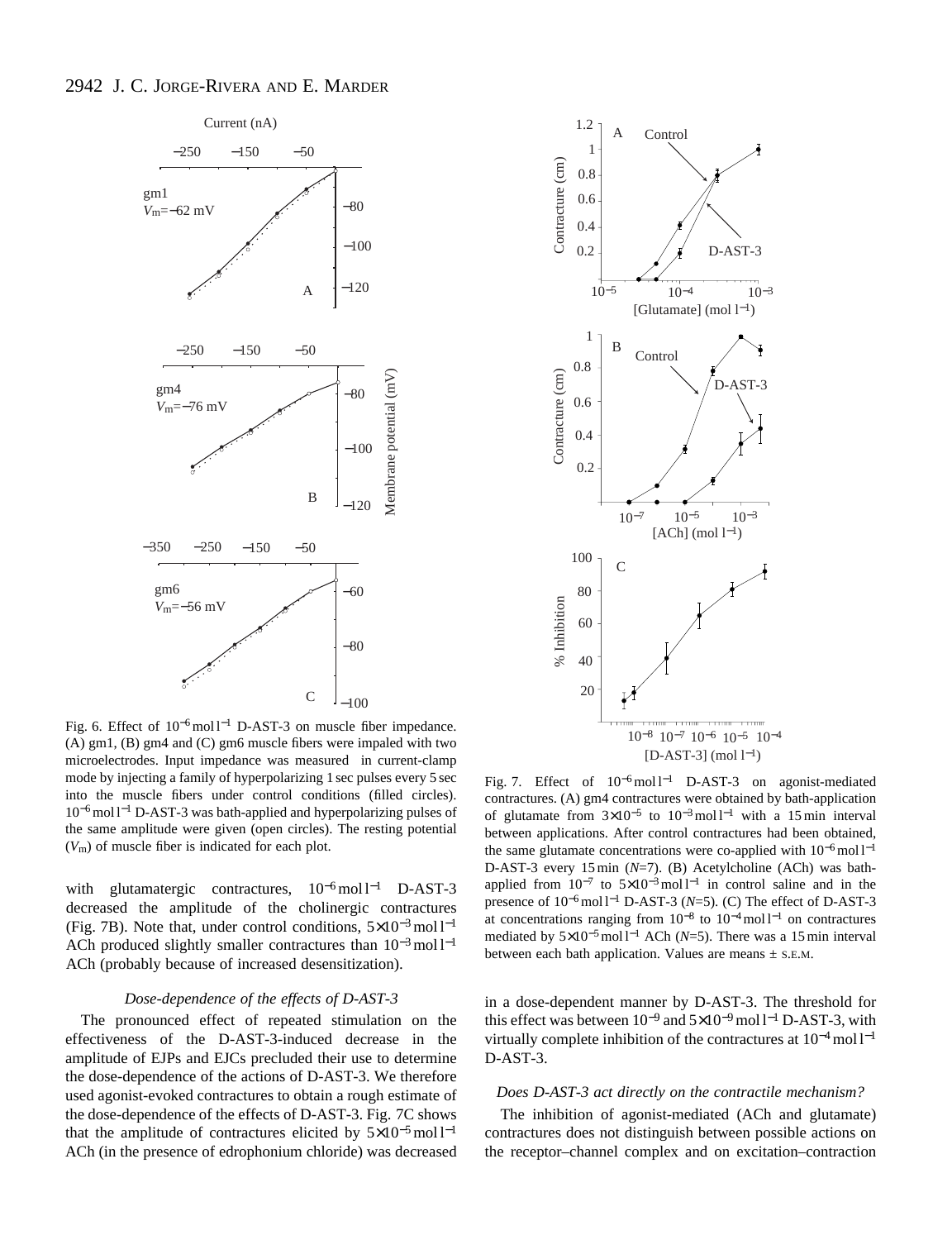coupling. To look directly at the effects of AST on glutamate and ACh receptors, we applied ACh and glutamate ionophoretically to gm1 and gm8 muscles. Once a reliable ionophoretic response had been obtained, D-AST-3 was bathapplied. Fig. 8A shows that  $10^{-6}$  mol l<sup>-1</sup> D-AST-3 decreased the amplitude of the ACh response on gm1 by approximately 50 % (*N*=3), and Fig. 8B shows that 10<sup>-6</sup> mol l<sup>-1</sup> D-AST-3 decreased the amplitude of the gm8 glutamate response by approximately 40 % (*N*=3).

The percentage decrease in the ACh response elicited by D-AST-3 was voltage-dependent, as shown in experiments in which a gm1 muscle fiber was voltage-clamped with two microelectrodes and ACh was applied ionophoretically at different holding potentials. Fig. 9A shows ACh responses at holding potentials of −60, −70 and −80 mV before and during bath application of D-AST-3 (shown superimposed). The percentage decrease in the amplitude of the ACh response was more pronounced at more hyperpolarized membrane potentials. Fig. 9B shows pooled data from five experiments illustrating that the percentage decrease in amplitude produced by D-AST-3 was almost 50 % at −100 mV, but only approximately 30 % at −60 mV.

The experiments with ionophoretic applications of agonist demonstrate that D-AST-3 decreases agonist-evoked membrane currents, but do not eliminate the possibility that D-



Fig. 8. Effect of  $10^{-6}$  mol l<sup>-1</sup> D-AST-3 on ionophoretic responses. (A) Acetylcholine (ACh)-mediated depolarization was obtained in a gm1 muscle fiber using a 1 mol l<sup>−1</sup> ACh ionophoretic electrode in control saline and in saline containing peptide. The ionophoretic pulse was 300 nA for 200 ms. Resting potential, −53 mV. (B) Glutamatemediated depolarization was obtained in a gm8 muscle fiber using a 1 mol l−<sup>1</sup> glutamate ionophoretic electrode in control saline and in saline containing peptide. The ionophoretic current pulse was −500 nA for 400 ms. There was a 5 min interval between each ionophoretic response for each muscle. Resting potential, −61 mV.



Fig. 9. The effect of D-AST-3 on acetylcholine (ACh) ionophoretic responses is voltage-dependent. (A) A gm1 muscle fiber was voltageclamped with two microelectrodes placed on each side of an ionophoretic electrode filled with 1 mol l−<sup>1</sup> ACh. The muscle fiber was clamped at a holding potential of −60 mV, −70 mV or −80 mV, and ionophoretic responses to ACh were obtained by injection of 400 nA of current for 250 ms. D-AST-3 was bath-applied at 10<sup>−</sup>6mol l−<sup>1</sup> and ACh responses were obtained as before. (B) Pooled data from five preparations. The error bars are standard errors of the mean.

AST-3 also has a direct effect on the muscle contractile apparatus. To examine this possibility, we produced muscle contractures by depolarizing the muscles directly with saline containing an elevated  $[K^+]$ . To reduce the postsynaptic effects of any transmitter released from depolarized motor neuron terminals, we bathed the muscles in high concentrations of chlorisondamine, which blocks both glutamate- and AChactivated conductances on stomatogastric muscles (Lingle, 1983; Lingle *et al.* 1981). Fig. 10 shows that 10<sup>-6</sup> mol l<sup>-1</sup> D-AST-3 did not decrease the amplitude of  $K^+$ -evoked contractures in gm4 (*N*=3), suggesting that the decrease in amplitude of agonist-evoked contractures (Figs 3, 7) can be accounted for by the decrease in amplitude of the postsynaptic responses to the agonists.

### **Discussion**

Modulation of the interaction between the motor neuron discharge pattern and muscle movement is known to occur in many invertebrate motor systems (Calabrese, 1989; Weiss *et al.* 1978; Whim and Lloyd, 1990). In many of the preparations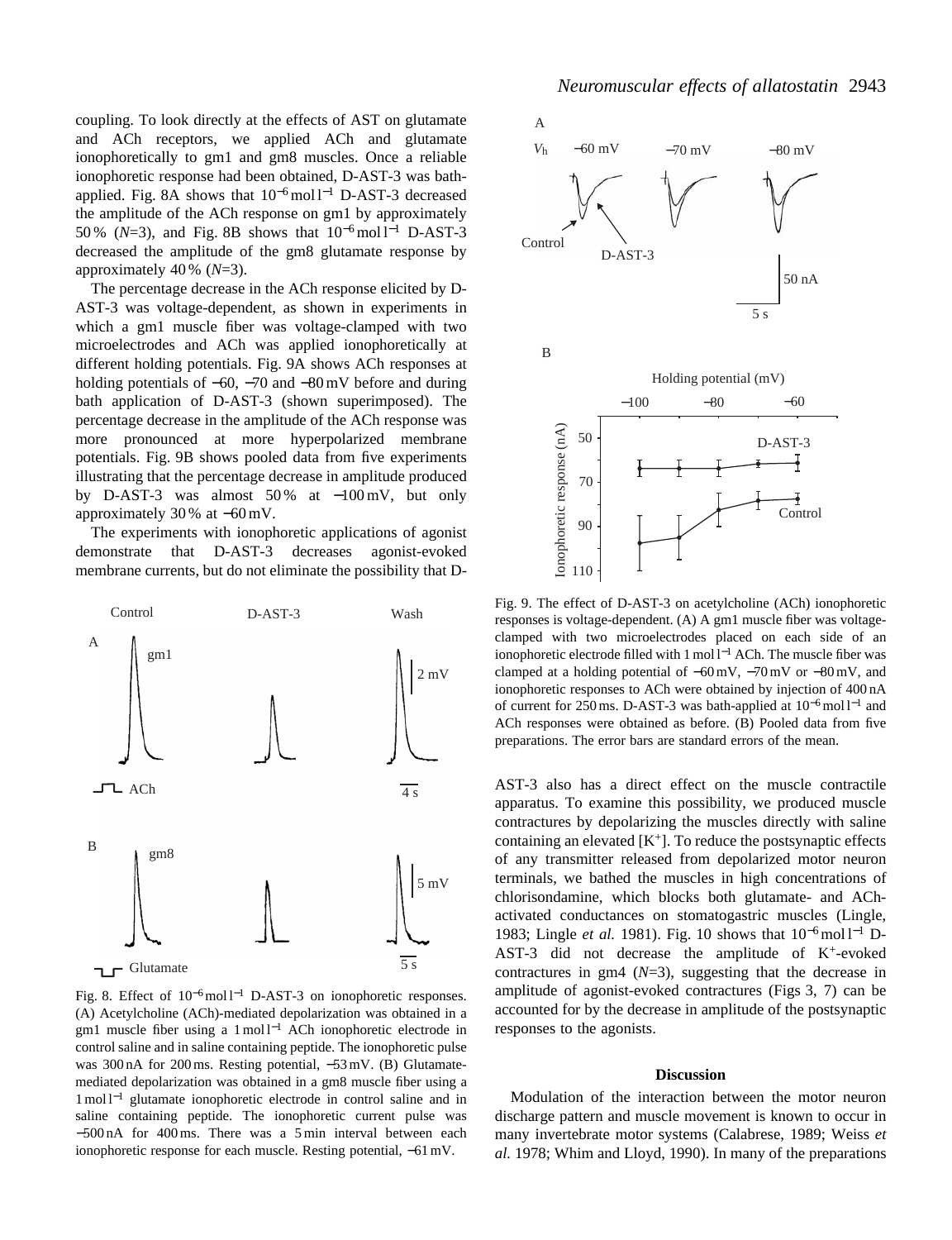

Fig. 10. The effect of 10<sup>−</sup>6mol l−<sup>1</sup> D-AST-3 on K+-mediated contractures in gm4.  $K^+$  was bath-applied at 4, 6 and 10 times its normal concentration in the presence of 10<sup>-3</sup> mol l<sup>-1</sup> chlorisondamine. After obtaining control traces,  $K^+$  was co-applied at same concentrations in the presence of 10<sup>−</sup>3mol l−<sup>1</sup> chlorisondamine and 10<sup>−</sup>6mol l−<sup>1</sup> D-AST-3. The muscle was allowed to rest for 10 min between each bath application.

in which peripheral neuromodulation has been most extensively studied, considerably less is known about the mechanisms by which the circuits that generate movements are modulated than is known about peripheral modulation. In contrast, in the stomatogastric nervous system, studies of modulation of the central pattern-generating circuits have preceded the extensive study of the effects of neuromodulators on the periphery. It is now clear that many of the same neuromodulators that act on the central pattern circuits in the stomatogastric ganglion also act peripherally to modify the interaction between the motor pattern and movement of some or many of the stomach muscles (Jorge-Rivera, 1997). Many peripheral neuromodulatory actions will amplify the effect of central neuromodulation. For example, crustacean cardioactive peptide (CCAP) strongly enhances burst firing of the lateral pyloric (LP) neuron of the STG and also increases the amplitude of nerve-evoked contractions in muscles innervated by the LP neuron (Weimann *et al.* 1997).

We have shown that D-AST-3 has direct physiological actions on the peripheral stomatogastric nervous system. D-AST-3 decreases the amplitude of nerve-evoked contractions of several of the muscles of the stomach. Previous work has already demonstrated that D-AST-3 decreases the frequency of the pyloric motor pattern and the firing rates of many of the stomatogastric ganglion neurons (Marder *et al.* 1994; Skiebe and Schneider, 1994). Interestingly, the effects of AST on the STG are most pronounced when it is applied to preparations that are already relatively weakly active (Skiebe and Schneider, 1994), and our data suggest that AST will be most effective peripherally under conditions of lower firing frequency (Fig. 5). Thus, as with CCAP, to a first approximation, the effects of AST on the periphery will tend to act synergistically with its central effects.

AST-like immunoreactivity is found in the GPR neurons (Skiebe and Schneider, 1994) and therefore could be released from the peripheral terminals of these neurons as they ramify over some of the gastric mill muscles. However, a number of the muscles studied here are not known to be innervated by any AST-immunoreactive neurons and, therefore, if the actions of D-AST-3 reported here have physiological relevance, AST would have to reach those muscles by a hormonal delivery route. AST-like immunoreactivity is found in both the pericardial organs and the sinus glands of *C. borealis* (Christie *et al.* 1995), and it is therefore likely that ASTs are released into the general circulation and could act on the muscles of the stomatogastric ganglion. However, if an AST-like peptide were to act as a circulating hormone, it would need to act at relatively low concentrations, as other circulating hormones in crustaceans are found in the hemolymph at concentrations between 10−<sup>11</sup> and 2×10<sup>−</sup>9mol l−<sup>1</sup> (Kobierski *et al.* 1987; Stangier *et al.* 1988).

Features of the physiological actions of D-AST-3 precluded accurate dose–response measurements for AST-3. Specifically, the effects of D-AST-3 were both voltage-dependent (Fig. 9) and dependent on the amplitude of the synaptic potential (Figs 4, 5). The threshold for physiological action of D-AST-3 on ACh-mediated contractures was 5×10<sup>-9</sup> mol l<sup>-1</sup>. However, it will be necessary to purify the native crab AST-like peptide(s) before it is possible to determine unequivocally the threshold concentration of AST for physiological action. If we assume that the native peptide(s) is likely to be more potent than the insect peptides used in the present study, then it is likely that the physiological actions reported here could be produced by hormonally delivered peptides.

#### *Mechanism of action*

The possible mechanism(s) by which D-AST-3 decreases the amplitude of both ACh and glutamate receptor-mediated increases in conductance is worth some speculation. It is hard to imagine that the same peptide could competitively inhibit the binding both of ACh to its receptor and of glutamate to its receptor, although many of the actions of D-AST-3 do appear to be competitive. Specifically, smaller EJPs and EJCs are reduced in amplitude considerably more than larger ones. If one assumes that the smaller EJPs and EJCs produced early in the train represent lower concentrations of released transmitter than the larger ones that result from the facilitation of the terminal, this would be consistent with the apparently competitive-looking curves seen with agonist-induced contractures. One possibility consistent with all of our data is that D-AST-3 activates a second-messenger system that results in modification of both the ACh receptor and the glutamate receptor, producing 'competitive-looking' blocks of both, although not because the peptide is blocking the action of either ACh or glutamate for its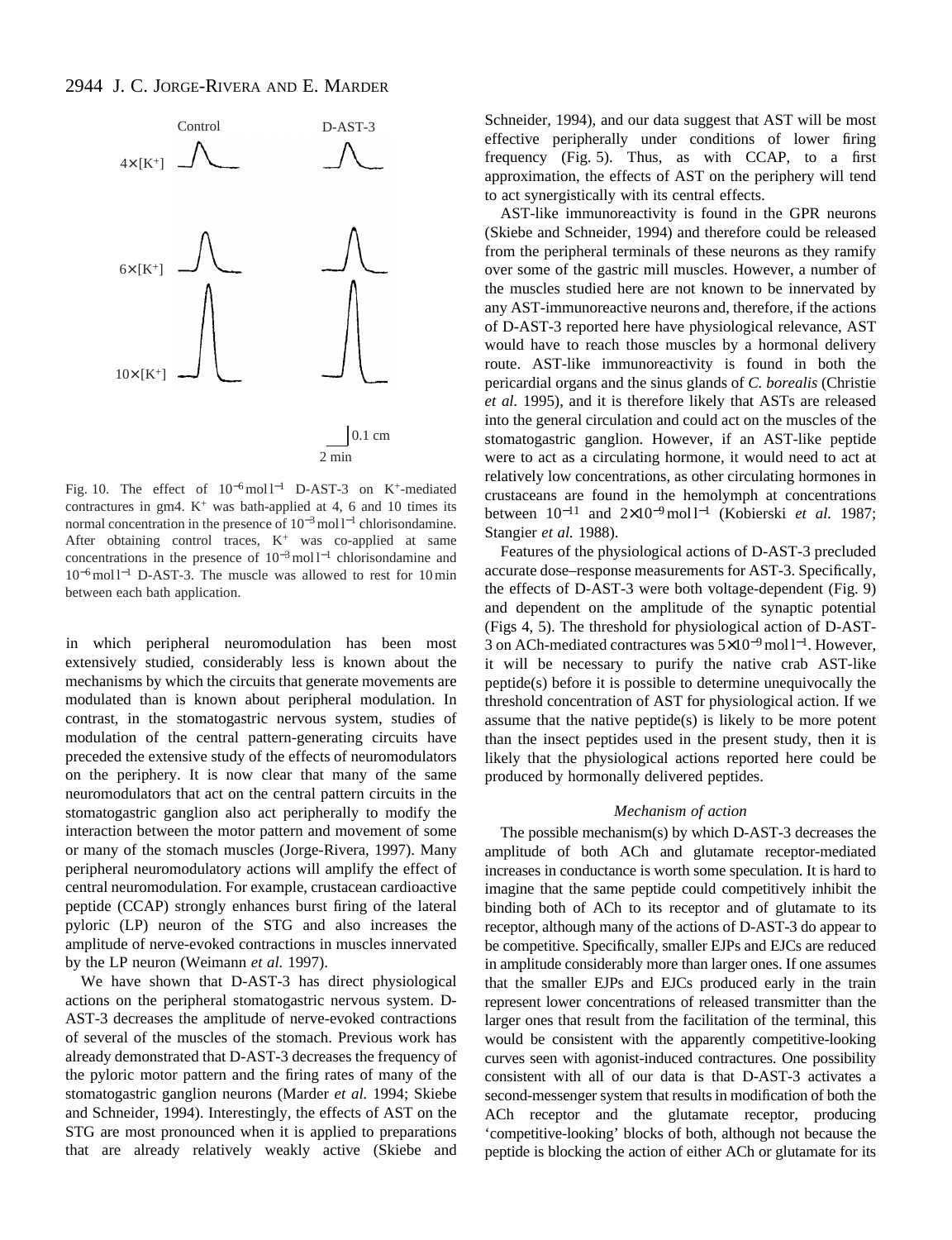receptor. However, a full understanding of these phenomena will require single-channel biophysical measurements and a variety of other mechanistic studies.

#### *Functional consequences*

In conclusion, it is likely that allatostatin-like peptides could function to decrease the gain of the functional transfer from motor pattern to movement in the stomatogastric system, which lacks direct inhibitory innervation. AST liberated from terminals of the GPR neurons could selectively regulate the tension and contraction in those muscles in a peripheral feedback loop. It is also possible that circulating AST could play a role in setting the tone of many of the stomach muscles, since AST sensitivity is widespread in these muscles.

This research was funded by NS17183 and the Human Frontiers Science Program Organization. J.C.J.-R. was a recipient of a Ford Foundation Dissertation Fellowship. We thank the W. M. Keck Foundation for support.

#### **References**

- ADAMS, M. E. AND O'SHEA, M. (1983). Peptide cotransmitter at a neuromuscular junction. *Science* **221**, 286–288.
- BELTZ, B., EISEN, J. S., FLAMM, R., HARRIS-WARRICK, R. M., HOOPER, S. AND MARDER, E. (1984). Serotonergic innervation and modulation of the stomatogastric ganglion of three decapod crustaceans (*Panulirus interruptus*, *Homarus americanus* and *Cancer irroratus*). *J. exp. Biol.* **109**, 35–54.
- CALABRESE, R. L. (1989). Modulation of muscle and neuromuscular junctions in invertebrates. *Sem. Neurosci.* **1**, 25–34.
- CHRISTIE, A. E., SKIEBE, P. AND MARDER, E. (1995). Matrix of neuromodulators in neurosecretory structures of the crab *Cancer borealis. J. exp. Biol.* **198**, 2431–2439.
- COLEMAN, M. J., MEYRAND, P. AND NUSBAUM, M. P. (1995). A switch between two modes of synaptic transmission mediated by presynaptic inhibition. *Nature* **378**, 502–505.
- COLEMAN, M. J. AND NUSBAUM, M. P. (1994). Functional consequences of compartmentalization of synaptic input. *J. Neurosci.* **14**, 6544–6552.
- COLEMAN, M. J., NUSBAUM, M. P., COURNIL, I. AND CLAIBORNE, B. J. (1992). Distribution of modulatory inputs to the stomatogastric ganglion of the crab, *Cancer borealis*. *J. comp. Neurol.* **325**, 581–594.
- CROPPER, E. C., PRICE, D., TENENBAUM, R., KUPFERMANN, I. AND WEISS, K. R. (1990). Release of peptide transmitters from a cholinergic motor neuron under physiological conditions. *Proc. natn. Acad. Sci. U.S.A.* **87**, 933–937.
- DING, Q., DONLY, B. C., TOBE, S. S. AND BENDENA, W. G. (1995). Comparison of the allatostatin neuropeptide precursors in the distantly related cockroaches *Periplaneta americana* and *Diploptera punctata*. *Eur. J. Biochem.* **234**, 737–746.
- DONLY, B. C., DING, Q., TOBE, S. S. AND BENDENA, W. G. (1993). Molecular cloning of the gene for the allatostatin family of neuropeptides from the cockroach *Diploptera punctata*. *Proc. natn. Acad. Sci. U.S.A.* **90**, 8807–8811.
- DUVE, H., JOHNSON, A. H., SCOTT, A. G., YU, C. G. AND YAGI, K. J. (1993). Callatostatins: neuropeptides from the blowfly *Calliphora*

*vomitoria* with sequence homology to cockroach allatostatins. *Proc. natn. Acad. Sci. U.S.A.* **90**, 2456–2460.

- GOVIND, C. K., ATWOOD, H. L. AND MAYNARD, D. M. (1975). Innervation and neuromuscular physiology of intrinsic foregut muscles in the blue crab and spiny lobster. *J. comp. Physiol.* **96**, 185–204.
- HARRIS-WARRICK, R. M., MARDER, E., SELVERSTON, A. I. AND MOULINS, M. (1992). *Dynamic Biological Networks. The Stomatogastric Nervous System*. Cambridge: MIT Press. 328pp.
- HOOPER, S. L., O'NEIL, M. B., WAGNER, R. J., EWER, J., GOLOWASCH, J. AND MARDER, E. (1986). The innervation of the pyloric region of the crab, *Cancer borealis*: homologous muscles in decapod species are differently innervated. *J. comp. Physiol.* A **159**, 227–240.
- JORGE-RIVERA, J. C. (1997). Modulation of stomatogastric musculature in the crab *Cancer borealis.* In *Neuroscience Graduate Program*, pp. 114. Ph.D Dissertation, Waltham: Brandeis University.
- JORGE-RIVERA, J. C. AND MARDER, E. (1996). TNRNFLRFamide and SDRNFLRFamide modulate muscles of the stomatogastric system of the crab *Cancer borealis*. *J. comp. Physiol.* A **179**, 741–751.
- KATZ, P. S., EIGG, M. H. AND HARRIS-WARRICK, R. M. (1989). Serotonergic/cholinergic muscle receptor cells in the crab stomatogastric nervous system. I. Identification and characterization of the gastropyloric receptor cells. *J. Neurophysiol.* **62**, 558–570.
- KELLER, R. (1992). Crustacean neuropeptides: structures, functions and comparative aspects. *Experientia* **48**, 439–448.
- KOBIERSKI, L. A., BELTZ, B. S., TRIMMER, B. A. AND KRAVITZ, E. A. (1987). FMRFamide-like peptides of *Homarus americanus*: distribution, immunocytochemical mapping and ultrastructural localization in terminal varicosities. *J. comp. Neurol.* **166**, 1–15.
- KRAMER, S. J., TOSCHI, A., MILLER, C. A., KATAOKA, H., QUISTAD, G. B., LI, J. P., CARNEY, R. L. AND SCHOOLEY, D. A. (1991). Identification of an allatostatin from the tobacco hornworm *Manduca sexta*. *Proc. natn. Acad. Sci. U.S.A.* **88**, 9458–9462.
- LINGLE, C. (1980). The sensitivity of decapod foregut muscles to acetylcholine and glutamate. *J. comp. Physiol.* **138**, 187–199.
- LINGLE, C. (1981). The modulatory action of dopamine on crustacean foregut neuromuscular preparations. *J. exp. Biol.* **94**, 285–299.
- LINGLE, C. (1983). Blockage of cholinergic channels by chlorisondamine on a crustacean muscle. *J. Physiol., Lond.* **339**, 395–417.
- LINGLE, C., EISEN, J. S. AND MARDER, E. (1981). Block of glutamatergic excitatory synaptic channels by chlorisondamine. *Molec. Pharmac.* **19**, 349–353.
- MARDER, E. (1974). Acetylcholine as an excitatory neuromuscular transmitter in the stomatogastric system of the lobster. *Nature* **251**, 730–731.
- MARDER, E. (1976). Cholinergic motor neurones in the stomatogastric system of the lobster. *J. Physiol., Lond.* **257**, 63–86.
- MARDER, E. AND CALABRESE, R. L. (1996). Principles of rhythmic motor pattern generation. *Physiol. Rev.* **76**, 687–717.
- MARDER, E., SKIEBE, P. AND CHRISTIE, A. E. (1994). Multiple modes of network modulation. *Verh. dt. zool. Ges.* **87**, 177–184.
- MARDER, E. AND WEIMANN, J. M. (1992). Modulatory control of multiple task processing in the stomatogastric nervous system. In *Neurobiology of Motor Progamme Selection* (ed. J. Kien, C. McCrohan and B. Winlow), pp. 3–19. New York: Pergamon Press.
- MAYNARD, D. M. (1972). Simpler networks. *Ann. N.Y. Acad. Sci.* **193**, 59–72.
- MAYNARD, D. M. AND DANDO, M. R. (1974). The structure of the